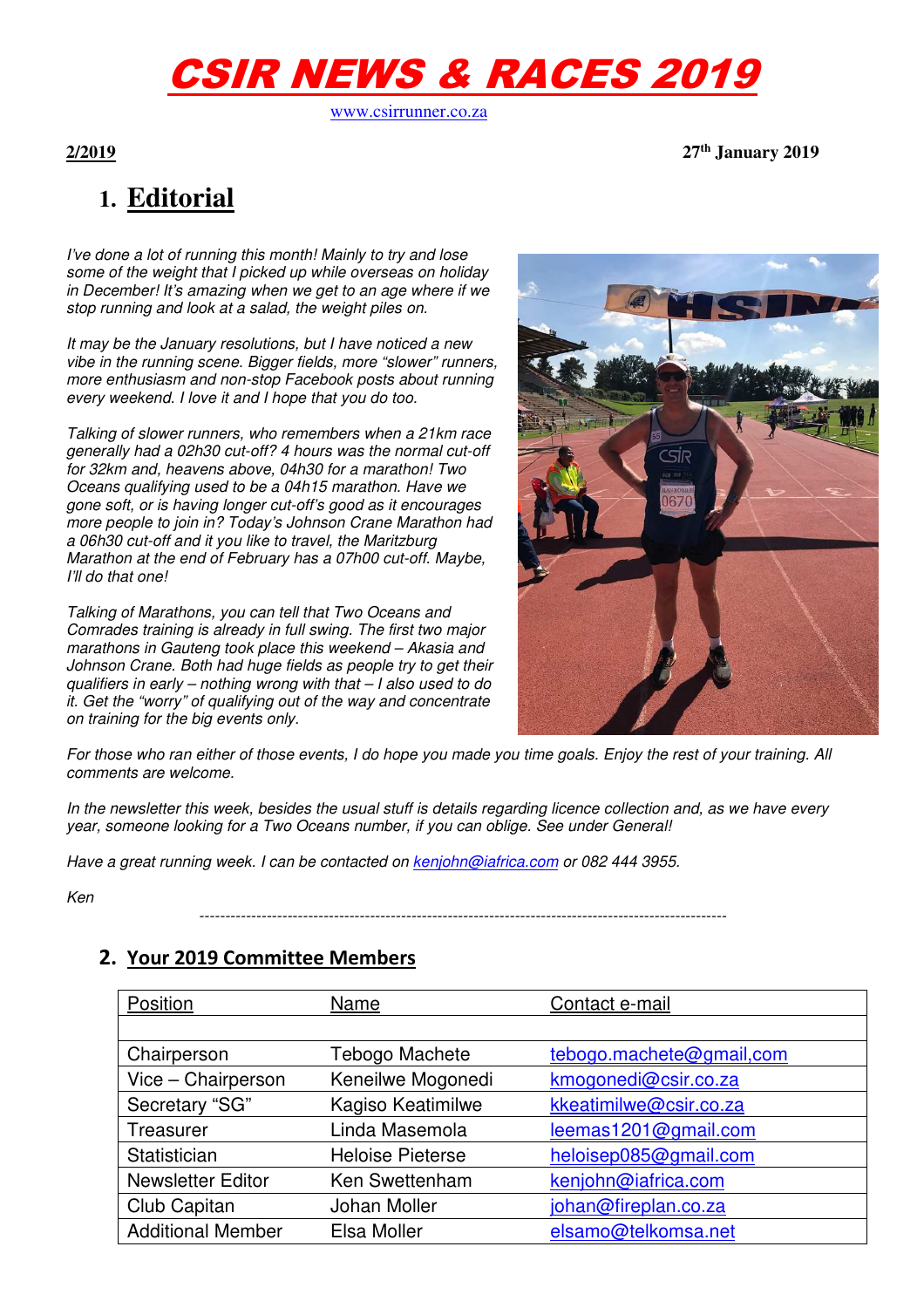### **3. General Club News**

*The Time Trials will start after the announcements from outside the Lapa next to the Volleyball Courts in the CSIR International Convention Centre grounds. We have 4km, 6km and 8km routes available. During the summer months, Time Trials will start at 17h30..*

Membership: **ALL QUERIES REGARDING MEMBERSHIPS MAY BE DIRECTED TO OUR CLUB SECRETARY, CONTACT DETAILS ABOVE or Elsa Moller, also contactable in the table above.** 

**Please note the new fee structure for 2019!** 

**R 600.00 for the first member of each family (that's only R 50.00 per month!) R 400.00 for the second and subsequent family members. R 275.00 for Junior members and social members.** 

*Fees may be paid into the club bank account, using your name as a reference, as follows: -* 

*CSIR Running Club Nedbank (Branch Code 19-87-65-00) Account No. 1605141704* 

*Proof of payment may be e-mailed to our Treasurer, Linda at leemas1201@gmail.com and / or brought with you when collecting your licence. No licences will be released without full payment!* 

*We endeavour to give far more back to our members throughout the year than what you pay in fees if you participate in all the social events throughout the year!* 

• The 2019 Licences are available and for collection. Elsa will be at the Time Trials from 16:00 on Tuesday evening. Conditions to get a licence, proof of payment for R600 for main member and R400 for second member. No licence will be given without proof of amount. If a member has paid short, they can deposit balance in same account.

• If members need a new Vest they can also deposit R260 in same account and bring POP along, vests will be available.

Website: Our club website is www.csirrunner.co.za. We thank David Swettenham for looking after the website on behalf of the club. You can now subscribe or unsubscribe to the newsletters on the website, as well as finding back copies of the newsletter there.

Other Interesting Websites: www.runnersguide.co.za www.runnersworld.co.za www.runnerstalk.co.za www.raceresults.co.za www.runawaysport.co.za

**Club Chairperson: Tebogo Machethe. Contact him with any concerns, suggestions, complaints or compliments regarding club affairs at Tebogo.machethe@gmail.com or 072 273 9440.** 

### **4. UPCOMING CLUB EVENTS**

*Our loyal barman and member of our club, Lucas Tseka has secured a short-term contract to operate the Time Out bar until the end of February 2019. This is now being run as his own business, so please do support him! He is one of our own. We request that you do not bring your own drinks to Time*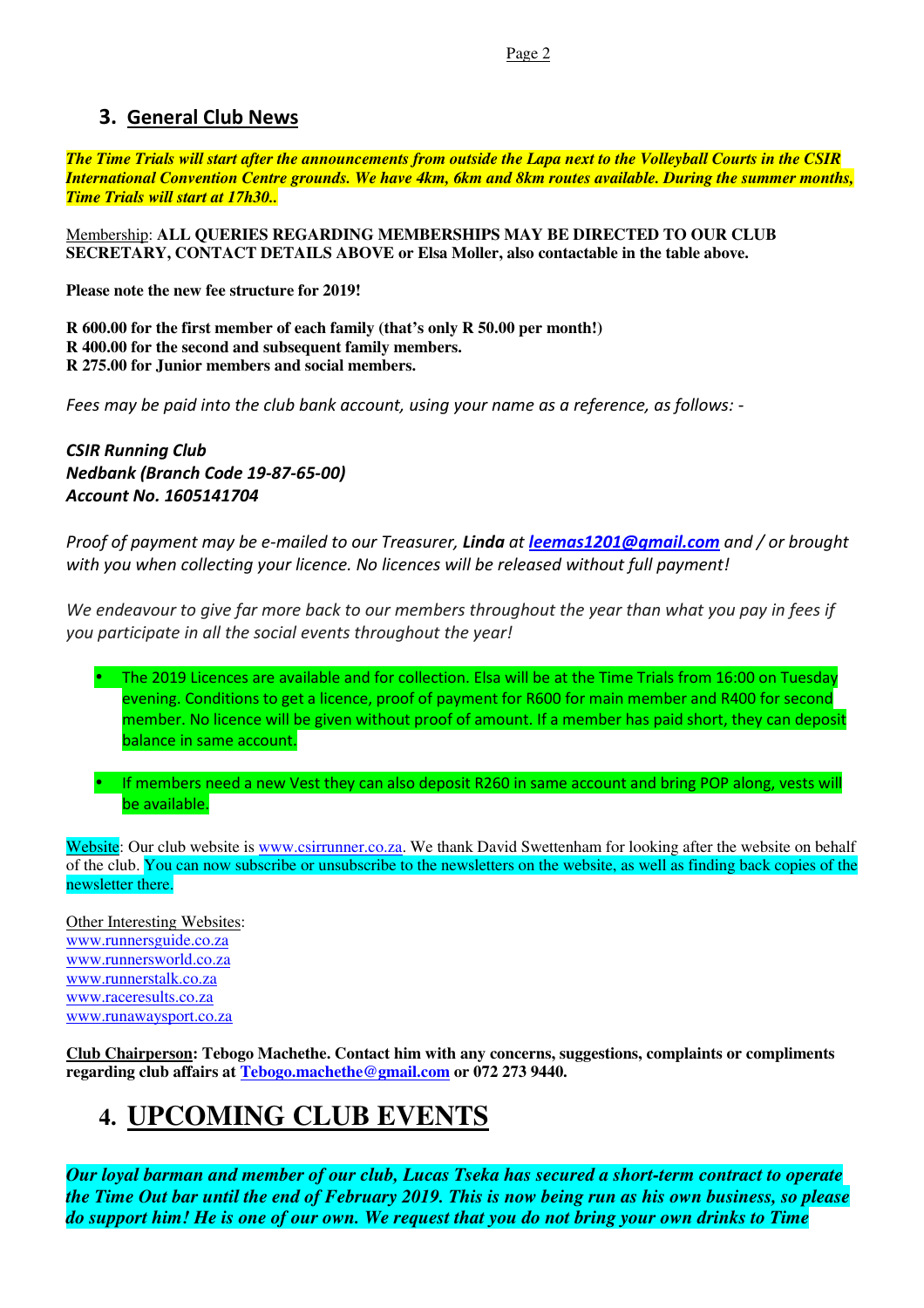#### Page 3

*Trials or other functions at the Rec site but to support Lucas in this venture. His prices are lower than the average pub and we do know everyone there. Always great fun.* 

### **5. UPCOMING GAUTENG RACES**

**January 2019** 

**Wednesday 30th January 2019 19h00 – Arwyp Neon Night Race 5km / 15km [Kempton Park]/** 

#### **February 2019**

 **nd February 2019 06h00 – Intercare Claasic Road Race 5km / 10km / 21km. 21km Pre-entry only!! rd February 2019 06h00 – Bobbies Road Race 5km / 10km / 21km. [Edenvale]. Championchip timed race. th February 2019 06h00 – Bronkhorstspruit 5km / 10km / 32km. AGN League Race. th February 2019 05h30 – Bestmed 1km / 5km / 10km / 21km / 42km. 21km starts at 06h00 and 10km at 06h30. th February 2019 06h00 – Pirates 21km (no other distance options). [Greenside, Jhb] th February 2019 06h00 – Township Marathon [Eldorado Park]. 42km / 21km / 10km / 4.5km. 10km Walk starts at 06h10. th February 2019 06h00 – Deloitte Marathon. 42km / 21km / 10km. 10km starts at 06h15.** 

#### **March 2019**

**2 nd March 2019. 06h03 – Sunrise Monster. 32km / 21km / 10km / 5km. 10km starts at 06h30. Note the additional of a new distance to this race – 21km! 9 th March 2019. 06h00 – Buco Bobbies. 21km / 10km / 5km. New Venue: Hatfield Plaza!** 

**Flyers for all the above races can be obtained from** www.raceresults.co.za **as well as selected races in other provinces.** 

### **6. CSIR 10/21km ROAD RACE**

**Our next event is scheduled for Saturday 19th October 2019. Please keep this morning clear in your 2019 diaries and give us a few hours of your time to assist at the race! As you know, we always need all hands-on deck to make our event a success!** 

### **7. CSIR AT THE RACES**

Csir results for the Ace (AGN) 10km race - 2019-01-12

| <b>Position</b> Initials |   | <b>Surname</b> |   |    |      | Sex  Age  Club  Finish Time |
|--------------------------|---|----------------|---|----|------|-----------------------------|
| 29                       | C | Fisher         | M | 60 | Csir | 00:45:40                    |
| 89                       | D | Strachan       | M | 37 | Csir | 00:54:02                    |
| 252                      | J | De Koker       | M | 48 | Csir | 01:05:26                    |
| 327                      | N | Young          | M | 64 | Csir | 01:08:50                    |
| 477                      | J | Van Benecke    | M | 35 | Csir | 01:14:25                    |
| 478                      | J | Moller         | M | 48 | Csir | 01:14:32                    |
| 570                      | E | Fourie         | F | 56 | Csir | 01:19:03                    |
| 584                      | K | Swettenham     | M | 56 | Csir | 01:19:20                    |
| 601                      | E | Moller         | F | 49 | Csir | 01:19:59                    |
| 647                      | N | Gumbe          | F | 51 | Csir | 01:22:04                    |
| 880                      | A | Oosthuizen     | M | 66 | Csir | 01:35:16                    |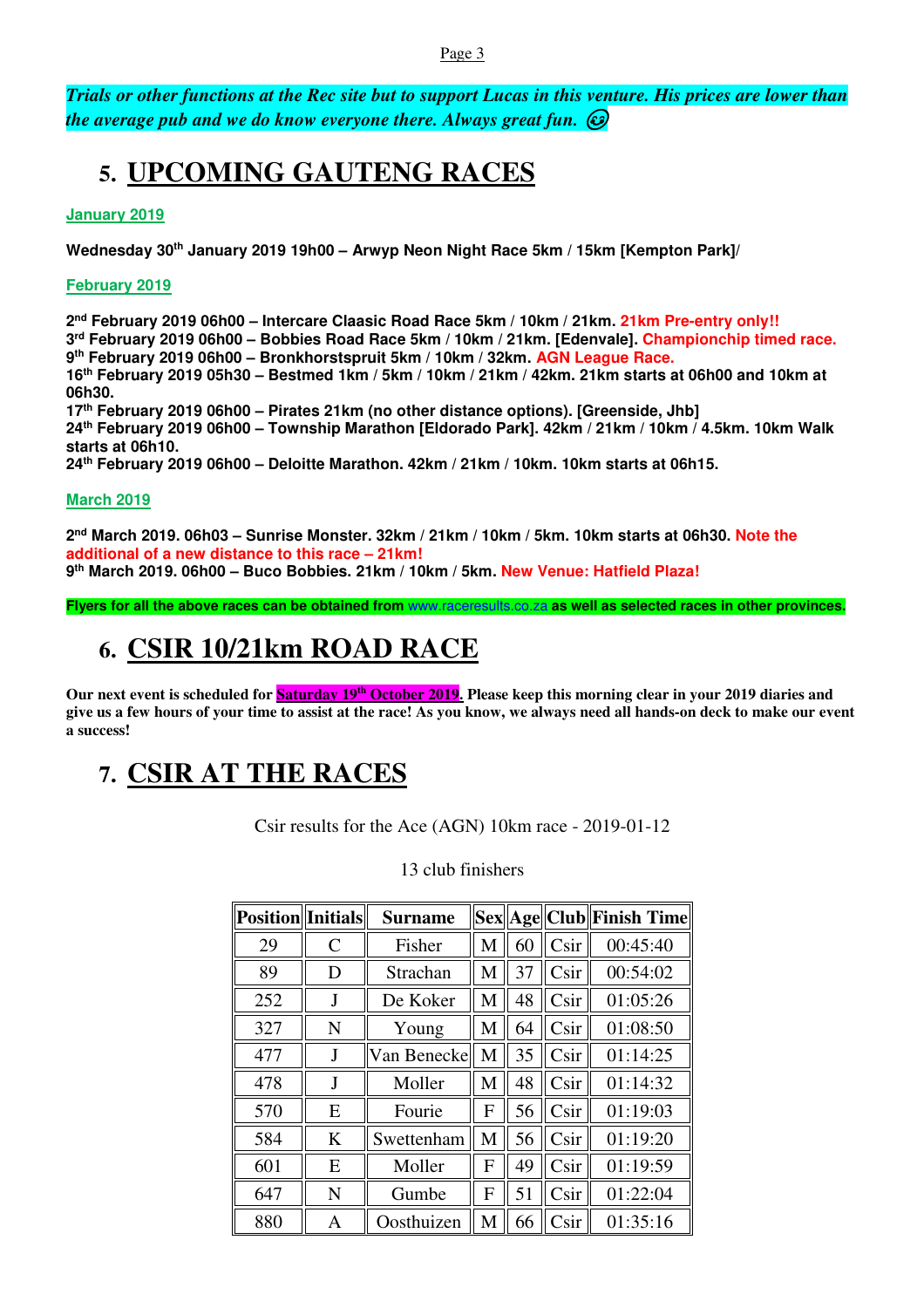| 94  |   | ouwer |  |  |
|-----|---|-------|--|--|
| 942 | к |       |  |  |

Csir results for the Ace (AGN) 21km race - 2019-01-12

### **Position Initials Surname Sex Age Club Finish Time** 91 | W | Fourie  $\|M\|$  51  $\|C\sin\|$  01:49:43 279 | T | Mokoena || M || 34 || Csir || 02:07:38 308 | L | Tseka || M || 43 || Csir || 02:09:13 309 || K || Halland || M || 55 || Csir || 02:09:13 314 | B | Yalisi || M || 37 || Csir || 02:09:45 397 | J | Stipinovich|| M || 42 || Csir || 02:15:32 506 || P || Vermaak || F || 61 || Csir || 02:23:10 537 || E || Lourens || F || 38 || Csir || 02:25:47 538 || E || Wentzel || F || 47 || Csir || 02:25:48 734 | S | Ngcwabe | F | 44 | Csir | 02:43:46

#### 10 club finishers

#### **Dischem Half-Marathon – 13th January 2019**

| <b>Place</b>    | <b>Race No</b> | <b>Name</b>            | <b>Club/Team/Nation</b>  | <b>Time</b> |
|-----------------|----------------|------------------------|--------------------------|-------------|
|                 | 3671           | Werner - Hugo Dittmar  | <b>CSIR RUNNING CLUB</b> | 1:58:20     |
| 2               | 1159           | Daneille Van Straaten  | <b>CSIR RUNNING CLUB</b> | 2:07:22     |
| 3               | 1117           | <b>Nigel Bird</b>      | <b>CSIR RUNNING CLUB</b> | 2:07:25     |
| $\overline{4}$  | 2679           | <b>Pule Mothibe</b>    | <b>CSIR RUNNING CLUB</b> | 2:08:54     |
| 5               | 4569           | Kagiso Keatimilwe      | <b>CSIR RUNNING CLUB</b> | 2:28:53     |
| 6               | 7413           | <b>Tseliso Mohlomi</b> | <b>CSIR RUNNING CLUB</b> | 2:36:34     |
|                 | 5146           | Simon Mahlatjie        | <b>CSIR RUNNING CLUB</b> | 2:44:51     |
| 8               | 3078           | Siziwe Ngcwabe         | <b>CSIR RUNNING CLUB</b> | 2:47:27     |
| 9               | 6182           | <b>Tebogo Machethe</b> | <b>CSIR RUNNING CLUB</b> | 2:51:45     |
| 10 <sup>1</sup> | 7661           | Tiro Khiba             | <b>CSIR RUNNING CLUB</b> | 3:03:00     |
| 11              | 4819           | Ken Swettenham         | <b>CSIR RUNNING CLUB</b> | 3:04:25     |
| 12 <sup>°</sup> | 5380           | Linda Masemola         | <b>CSIR RUNNING CLUB</b> | 3:34:18     |

#### Csir results for the President Hyper (CGA) 15km race - 2019-01-16

1 club finishers

|     |                                                        |  | Position  Initials   Surname   Sex  Age  Club  Finish Time |
|-----|--------------------------------------------------------|--|------------------------------------------------------------|
| 688 | $\ $ Swettenham $\ $ M $\ $ 56 $\ $ Csir $\ $ 02:02:50 |  |                                                            |

Csir results for the George Claassen Walk (AGN) 10km race - 2019-01-19

|     |   |  |  | Position  Initials  Surname  Sex  Age  Club  Finish Time |
|-----|---|--|--|----------------------------------------------------------|
| 36  | N |  |  | Gumbe $\  F \  51 \  C\sin \  01:19:03$                  |
| 205 |   |  |  | Bouwer   F   55   Csir   02:22:59                        |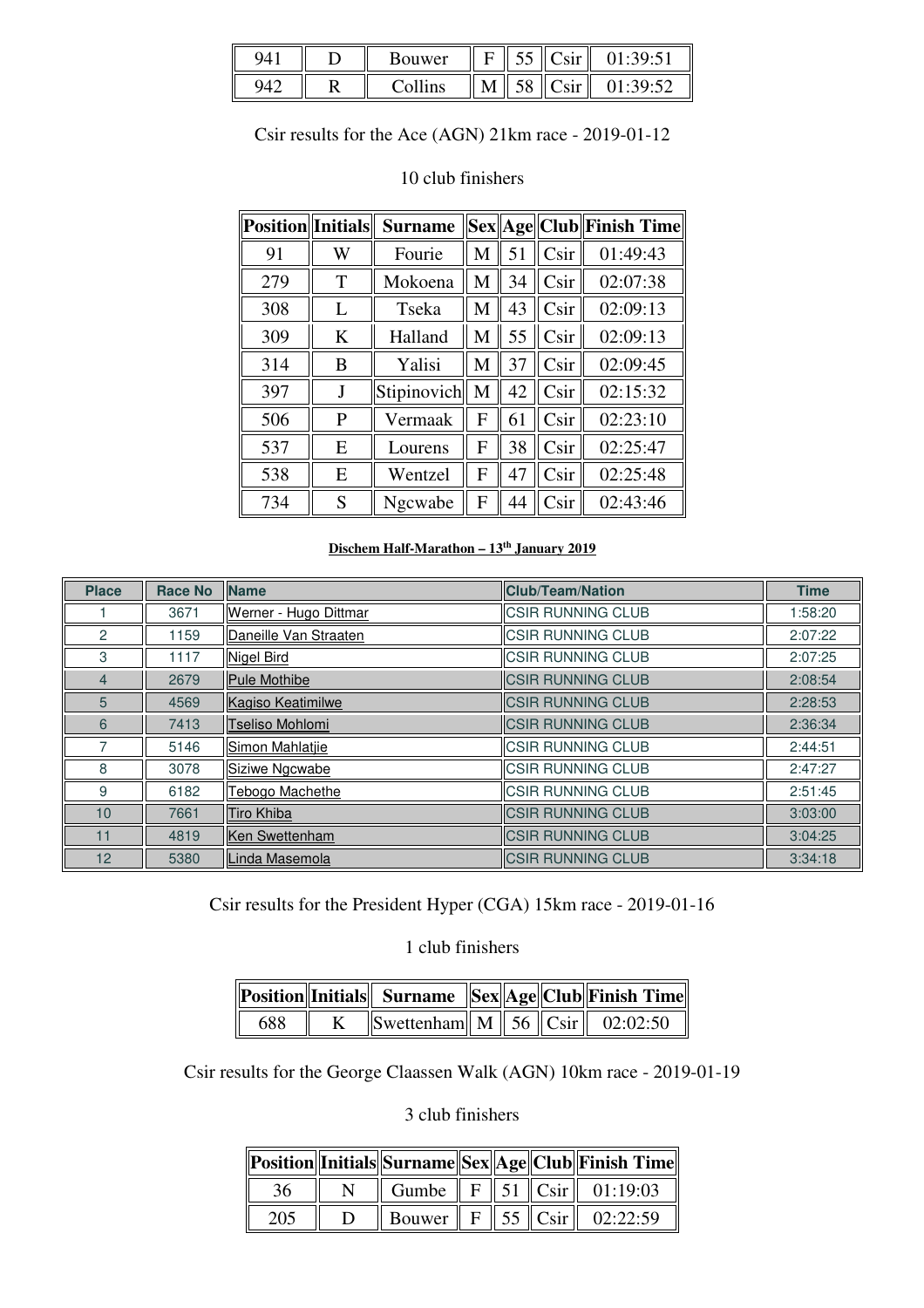|  |  |  |  |  |  |  | Collins $\ M\ $ 59 $\ C\sin\ $ 02:23:00 |
|--|--|--|--|--|--|--|-----------------------------------------|
|--|--|--|--|--|--|--|-----------------------------------------|

Csir results for the George Claassen (AGN) 10km race - 2019-01-19

| <b>Position</b> | Initials       | <b>Surname</b> |              |    |      | Sex  Age  Club  Finish Time |
|-----------------|----------------|----------------|--------------|----|------|-----------------------------|
| 108             | H              | Pretorius      | M            | 34 | Csir | 00:49:28                    |
| 150             | D              | De Wet         | M            | 36 | Csir | 00:51:21                    |
| 172             | $\mathbf{J}$   | Tredour        | M            | 28 | Csir | 00:52:21                    |
| 250             | S              | Hefer          |              |    | Csir | 00:56:44                    |
| 272             | D              | Strachan       | M            | 37 | Csir | 00:57:22                    |
| 300             | Z              | Schutte        | F            | 30 | Csir | 00:58:14                    |
| 479             | $\mathbf{P}$   | Vermaak        | $\mathbf{F}$ | 61 | Csir | 01:02:53                    |
| 517             | A              | Oosthuizen     | M            | 66 | Csir | 01:03:46                    |
| 708             | N              | Young          |              | 61 | Csir | 01:07:11                    |
| 906             | E              | Loubser        | F            | 46 | Csir | 01:10:33                    |
| 934             | $\mathbf P$    | Peres          | M            | 68 | Csir | 01:11:02                    |
| 1122            | $\mathbf{J}$   | De Koker       | M            | 48 | Csir | 01:13:49                    |
| 1296            | A              | Tolmay         | F            | 48 | Csir | 01:17:08                    |
| 1451            | T              | Makarau        | F            | 33 | Csir | 01:19:35                    |
| 1569            | $\bf K$        | Swettenham     | M            | 55 | Csir | 01:20:51                    |
| 1595            | T              | Khiba          | M            | 47 | Csir | 01:21:18                    |
| 1617            | S              | Makhanya       | F            | 33 | Csir | 01:21:38                    |
| 1747            | T              | Gumede         |              |    | Csir | 01:23:33                    |
| 2153            | D              | Moller         | $\mathbf F$  | 15 | Csir | 01:32:34                    |
| 2154            | E              | Moller         | F            | 49 | Csir | 01:32:34                    |
| 2174            | L              | Masemola       | $\mathbf{F}$ |    | Csir | 01:32:58                    |
| 2298            | $\overline{C}$ | Fechter        | $\mathbf{F}$ | 39 | Csir | 01:36:38                    |

### 22 club finishers

Csir results for the George Claassen (AGN) 21km race - 2019-01-19

| <b>Position</b>   Initials |   | <b>Surname</b>  |   |    |      | Sex  Age  Club  Finish Time |
|----------------------------|---|-----------------|---|----|------|-----------------------------|
| 43                         | S | Shabalala       | M | 44 | Csir | 01:34:12                    |
| 93                         | C | Fisher          | M | 60 | Csir | 01:42:30                    |
| 190                        | W | Fourie          | М | 51 | Csir | 01:49:04                    |
| 227                        | A | <b>Cilliers</b> | M | 52 | Csir | 01:50:53                    |
| 299                        | L | Tseka           | M | 43 | Csir | 01:55:00                    |
| 321                        | W | Dittmar         | M | 28 | Csir | 01:55:52                    |
| 550                        | Α | Tantolt         |   |    | Csir | 02:04:11                    |
| 562                        | B | Yalisi          | M | 38 | Csir | 02:04:41                    |
| 662                        | P | Mothibe         | M | 49 | Csir | 02:08:19                    |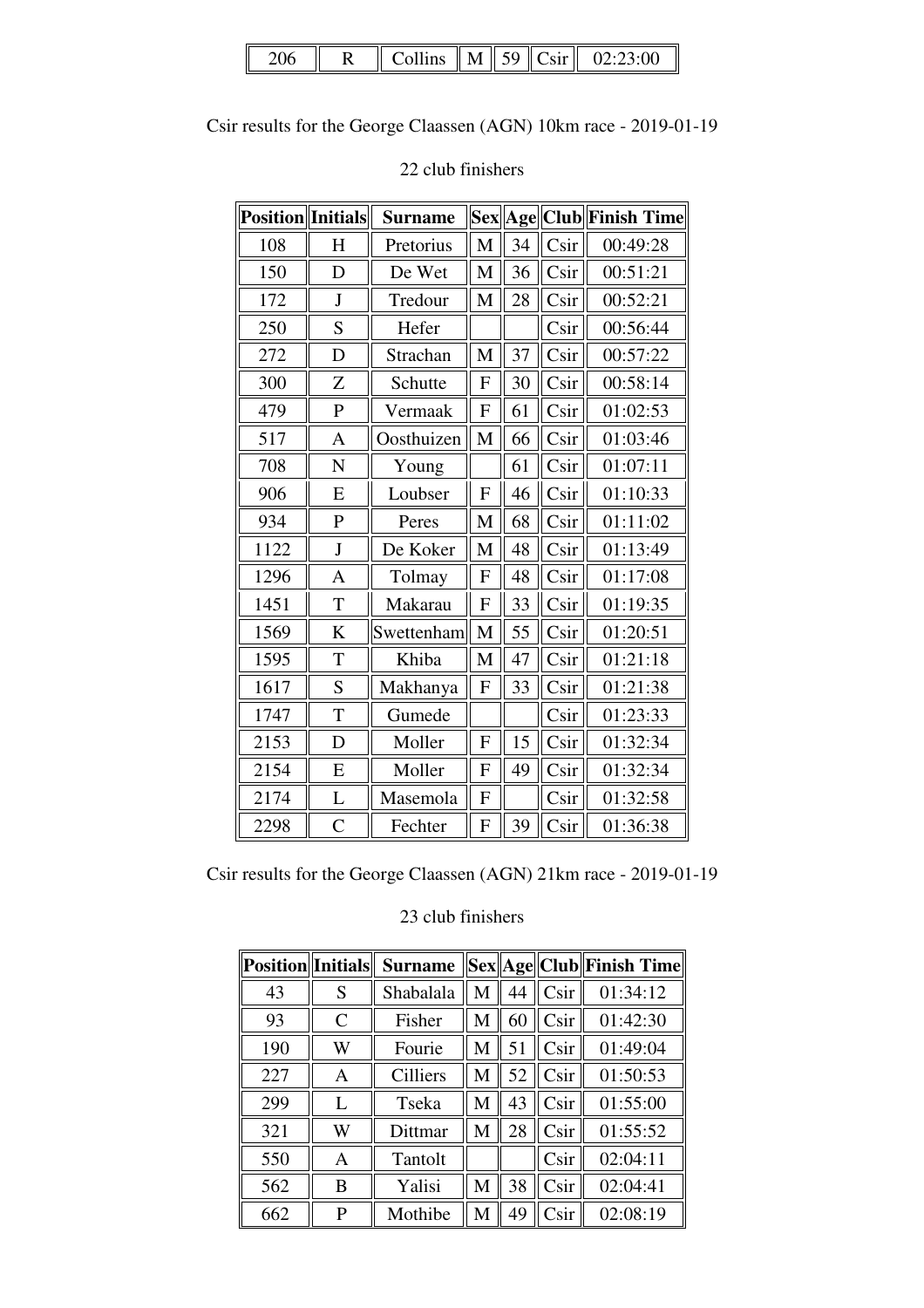| 699  | T | Mokoena     | M | 34 | Csir            | 02:09:53 |
|------|---|-------------|---|----|-----------------|----------|
| 951  | J | Da Silva    | M | 67 | Csir            | 02:17:01 |
| 966  | M | Thompson    | М | 55 | C <sub>Si</sub> | 02:17:28 |
| 1044 | K | Halland     | M | 55 | Csir            | 02:19:43 |
| 1125 | A | Stipinovich | F | 40 | Csir            | 02:21:59 |
| 1179 | E | Lourens     |   | 31 | Csir            | 02:23:48 |
| 1180 | E | Wentzel     | F | 47 | Csir            | 02:23:48 |
| 1192 | G | Chaane      | M |    | Csir            | 02:24:08 |
| 1325 | M | Dolphin     | F | 53 | Csir            | 02:28:09 |
| 1453 | M | Mgangira    | M |    | Csir            | 02:32:30 |
| 1456 | T | Mohlomi     | M |    | Csir            | 02:32:36 |
| 1576 | S | Ngcwaba     | F | 44 | Csir            | 02:38:12 |
| 1622 | T | Machete     | M | 37 | Csir            | 02:39:48 |
| 1849 | B | Julius      | F | 40 | Csir            | 02:52:05 |

1 club finishers

|  |  |  | Position  Initials  Surname  Sex  Age  Club  Finish Time |
|--|--|--|----------------------------------------------------------|
|  |  |  | Koma $\ M\ $ 36 $\ C\sin\ $ 01:32:38                     |

Csir results for the Garbie (CGA) 32km race - 2019-01-20

3 club finishers

|      |   |                                             |  |                        | Position  Initials   Surname   Sex  Age  Club  Finish Time |
|------|---|---------------------------------------------|--|------------------------|------------------------------------------------------------|
| 468  |   | Sefara                                      |  |                        | $\ M\ $ 48 $\ $ Csir $\ $ 03:13:39                         |
| 1023 | K | Swettenham   M   56 $\ $ Csir $\ $ 04:31:31 |  |                        |                                                            |
| 1024 |   | Khiba                                       |  | $\text{M}$   47   Csir | 04:34:23                                                   |

Csir results for the Akasia Wonderpark (AGN) 42km race - 2019-01-26

| <b>Position</b> Initials |   | <b>Surname</b> |   |    |      | Sex  Age  Club  Finish Time |
|--------------------------|---|----------------|---|----|------|-----------------------------|
| 260                      | W | Fourie         | М | 51 | Csir | 03:47:04                    |
| 311                      | D | Masango        | М | 43 | Csir | 03:52:36                    |
| 570                      | L | Tseka          | М | 43 | Csir | 04:13:41                    |
| 753                      | B | Yalisi         | М | 38 | Csir | 04:26:59                    |
| 922                      |   | Da Silva       | M | 67 | Csir | 04:37:09                    |
| 939                      | T | Pretorius      | М | 40 | Csir | 04:38:00                    |
| 1064                     | L | Morienyane     | M |    | Csir | 04:45:32                    |
| 1365                     | K | Keatimilwe     | M | 57 | Csir | 05:08:18                    |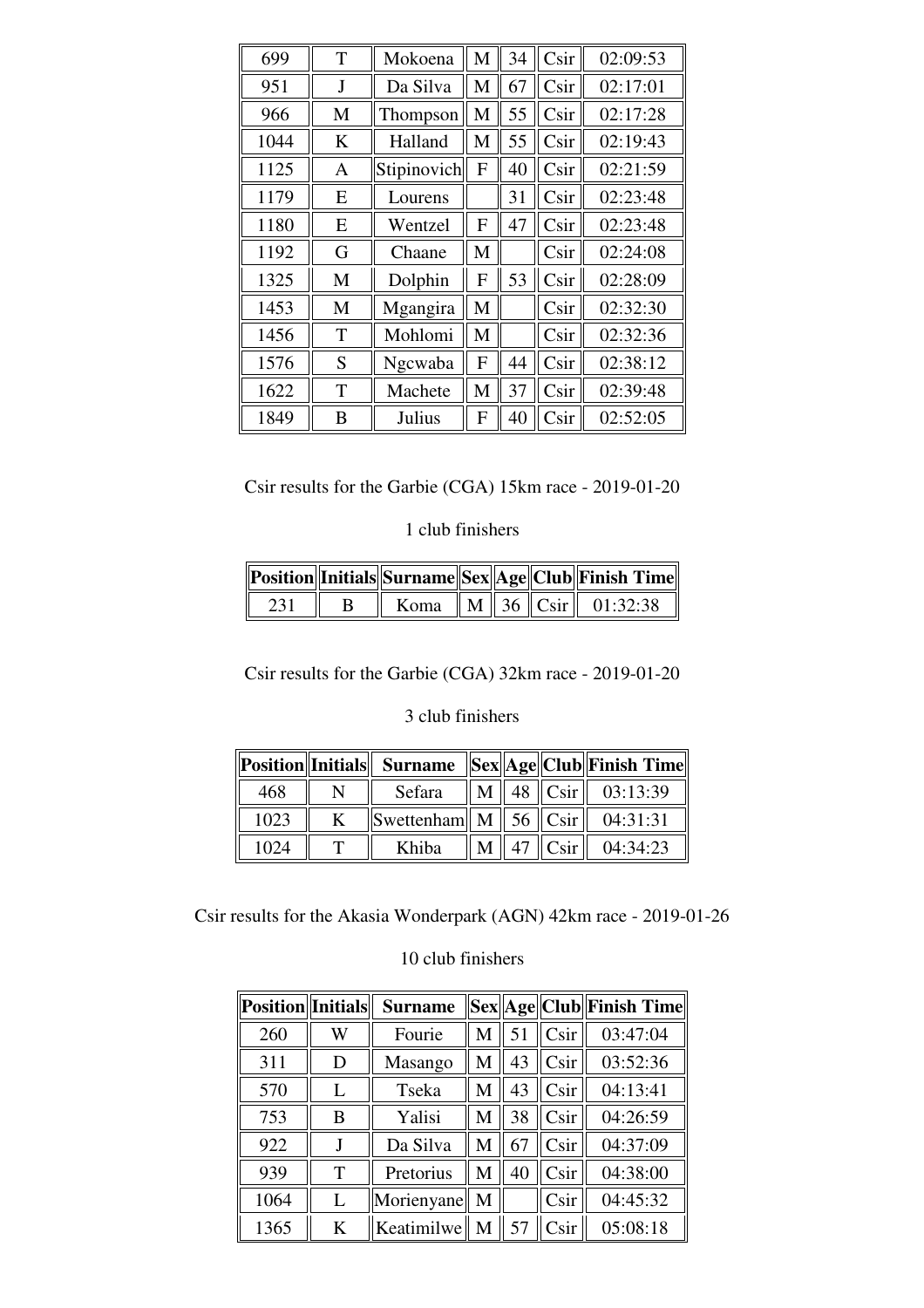|  | Mgangira    M    59    Csir    05:14:23   |  |  |
|--|-------------------------------------------|--|--|
|  | Nyelisani    M    38 $  C\sin  $ 05:28:53 |  |  |

#### **Johnson Crane 42km – 27th January 2019**

| <b>Place</b> | <b>Race No</b> | <b>Name</b>            | <b>Club/Team/Nation</b>   | <b>Time</b> |
|--------------|----------------|------------------------|---------------------------|-------------|
|              | 42187          | Werner - Hugo Dittmar  | <b>CSIR RUNNING CLUB</b>  | 4:05:55     |
|              | 44081          | <b>IPule Mothibe</b>   | <b>CSIR RUNNING CLUB</b>  | 4:18:27     |
|              | 44080          | Thabang Makoena        | <b>CSIR RUNNING CLUB</b>  | 4:18:58     |
|              | 44077          | Mandlenkosi Khumalo    | <b>CSIR RUNNING CLUB</b>  | 4:19:57     |
| 5            | 47540          | <b>IGodfrey Chaane</b> | <b>ICSIR RUNNING CLUB</b> | 4:49:02     |
|              | 44079          | Siziwe Ngcwabe         | <b>CSIR RUNNING CLUB</b>  | 5:17:14     |
|              | 47592          | Tseliso Mohlomi        | <b>ICSIR RUNNING CLUB</b> | 5:22:36     |

#### **Johnson Crane 21km – 27th January 2019**

| <b>Place</b> | Race No | <b>IName</b>            | <b>IClub/Team/Nation</b>  | <b>Time</b> |
|--------------|---------|-------------------------|---------------------------|-------------|
|              | 44078   | <b>IMcdonald Marabo</b> | <b>ICSIR RUNNING CLUB</b> | 2:37:27     |
|              | 24750   | IlKen Swettenham        | <b>ICSIR RUNNING CLUB</b> | 2:51:50     |
|              | 44076   | <b>ITiro Khiba</b>      | <b>ICSIR RUNNING CLUB</b> | 3:25:04     |

#### **Johnson Crane 10km – 27th January 2019**

| <b>Place</b> | <b>Race No</b> | <b>Name</b>                   | <b>IClub/Team/Nation</b>   | <b>Time</b> |
|--------------|----------------|-------------------------------|----------------------------|-------------|
|              | 12056          | <b>IChantelle Brevtenbach</b> | <b>IICSIR RUNNING CLUB</b> | 1:03:37     |
|              | 0044           | Tanja Olckers                 | <b>ICSIR RUNNING CLUB</b>  | :22:05      |

### **8. CSIR Running Club Achievers**



*Petro Vermaak on the podium again. She was the 3rd Grandmaster Lady at the George Claassen 10km race on 19th January 2019.* 

*I am aware that Colin Fisher has also finished in some Grandmaster podium postions, but unfortunately I do not have any photos of hime collecting his prizes. If anyone has one, please send them to me for publication!*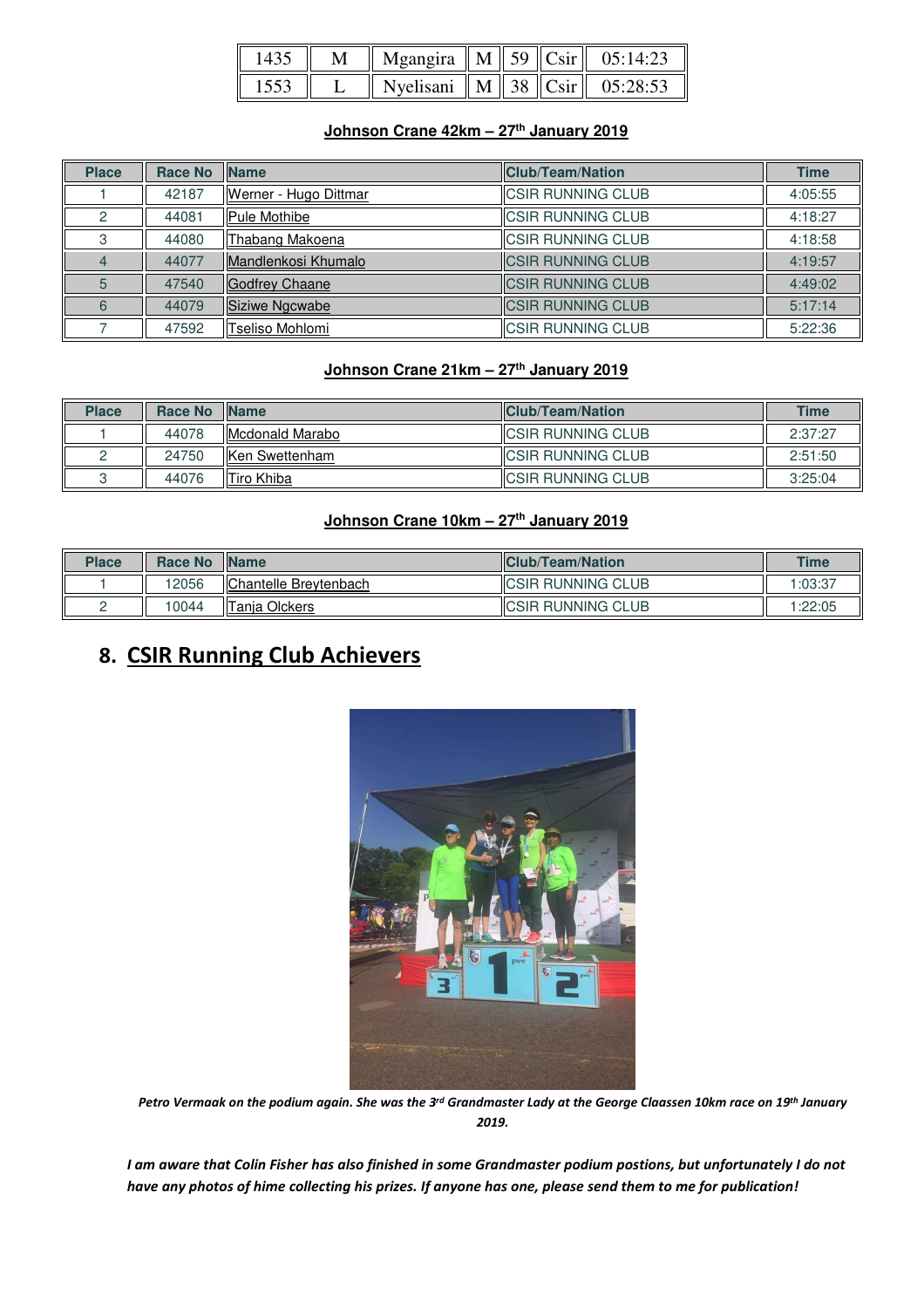Page 8

*If you are aware of any of our club members achieving podium positions at a race or achieving any personal milestone, please post a photo to me or on our CSIR Running Club Facebook page and I will put it under this section!*

## **9. Trail Running**

If you are looking for something different, then check out the website, www.trailadventure.co.za. It has venues and future events listed there.

### **10. General**



*Body Kinetics assist us with a waterpoint at our race. They are based at the CSIR and convenient to all of us. Please support them!* 

#### *Two Oceans Race Number Required*

**Likotsi Morienyane** is desperately looking for a Two Oceans number. His e-mail below indicates the desperation in the words!

*May you please ask members and anyone who knows someone who would like to give up his / her OMTOM (Two Oceans) Ultra Marathon entry to please think of me (Oh Christ...). I can be reached at any of my contact details below.*

*Thank you* 

*Likotsi Morienyane (CSIR Club member)* 

*email: Likotsi@absamail.co.za*

*Cell: 082 792 6942* 

Please help a fellow clubmate if you can!

### **10. Gallery of Fun!**

*For those of us running Johnson Crane, we were very grateful to get some support from our Chairperson, Tebogo Machete and our Treasurer, Linda Masemola on the road. It's always great to see some friendly face cheering you on! Below are a couple of photo's captured by Linda of our runners.*